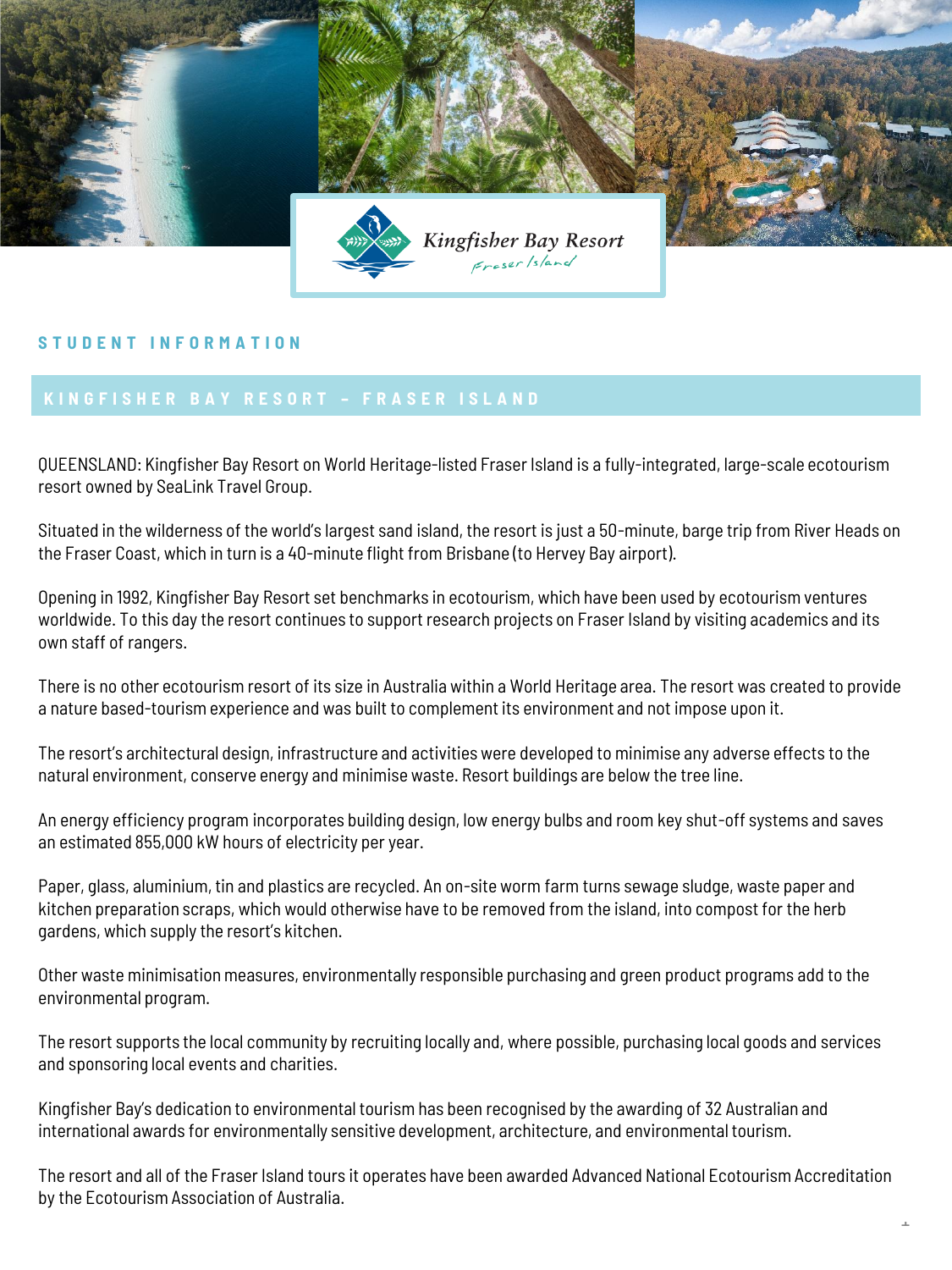

The diversity of accommodation, including a 152-room hotel and more than 100 self-contained two and three bedroom villas, gives the resort a variety of budget preferences and appeal to a very wide range of guests of all ages, from couples to families and from groups to singles.

Resort facilities include:

- Interpretive Ranger-guided 4WD coach tours, walks and whale watching marine tours;
- Three restaurants: tapas, bistro and a la carte;
- Conference and secretariat facilities for up to 300 people;
- Shopping village with general store, resort wear and souvenirs;
- Four lagoon swimming pools and tennis courts;
- Water sports and 4WD Hire; and
- Kingfisher Natural Therapy salon.

Kingfisher Bay overlooks the calm waters of the Great Sandy Strait and provides a world-class base from which to explore Fraser Island or enjoy boating, fishing, swimming and walking in the resort's pristine surrounds.

The island stretches for 123 kilometres and features beautiful fresh-water lakes, lush rainforests, spectacular cliffs of coloured sands, rare fens, sandblows, beaches which disappear beyond the horizon, shipwrecks, wildflowers and abundant animal and bird life.

Kingfisher Bay Resort has a team of interpretive rangers. This privately-operated ranger team provides information and an environmental ethic on guided walks and on 4WD coach tours to explore Fraser Island's significant natural and geological features and history, as well as on marine cruises.

The resort's own grounds and surrounds are used for ranger-guided walks. The resort's landscaping mirrors native vegetation and in so doing helps protect the island's gene pool.

Raised timber walkways protect dunal systems and walking trails with interpretive signage and written field guides help guests explore at their leisure.

Rare Acid Frogs, Bats and Sugar Gliders can be spotted at night around the resort lakes.

Ranger-guided bird walks help guests discover some of the 384 species of birds recorded on the island. The bountiful plant life provides bush tucker (bush food) and natural medicines. A freshwater creek, which runs into the ocean close to the resort, has an excellent mangrove colony. Dolphins, Dugong, Humpback and Minke Whales, Turtles, Rays and other marine life frequent the island waters.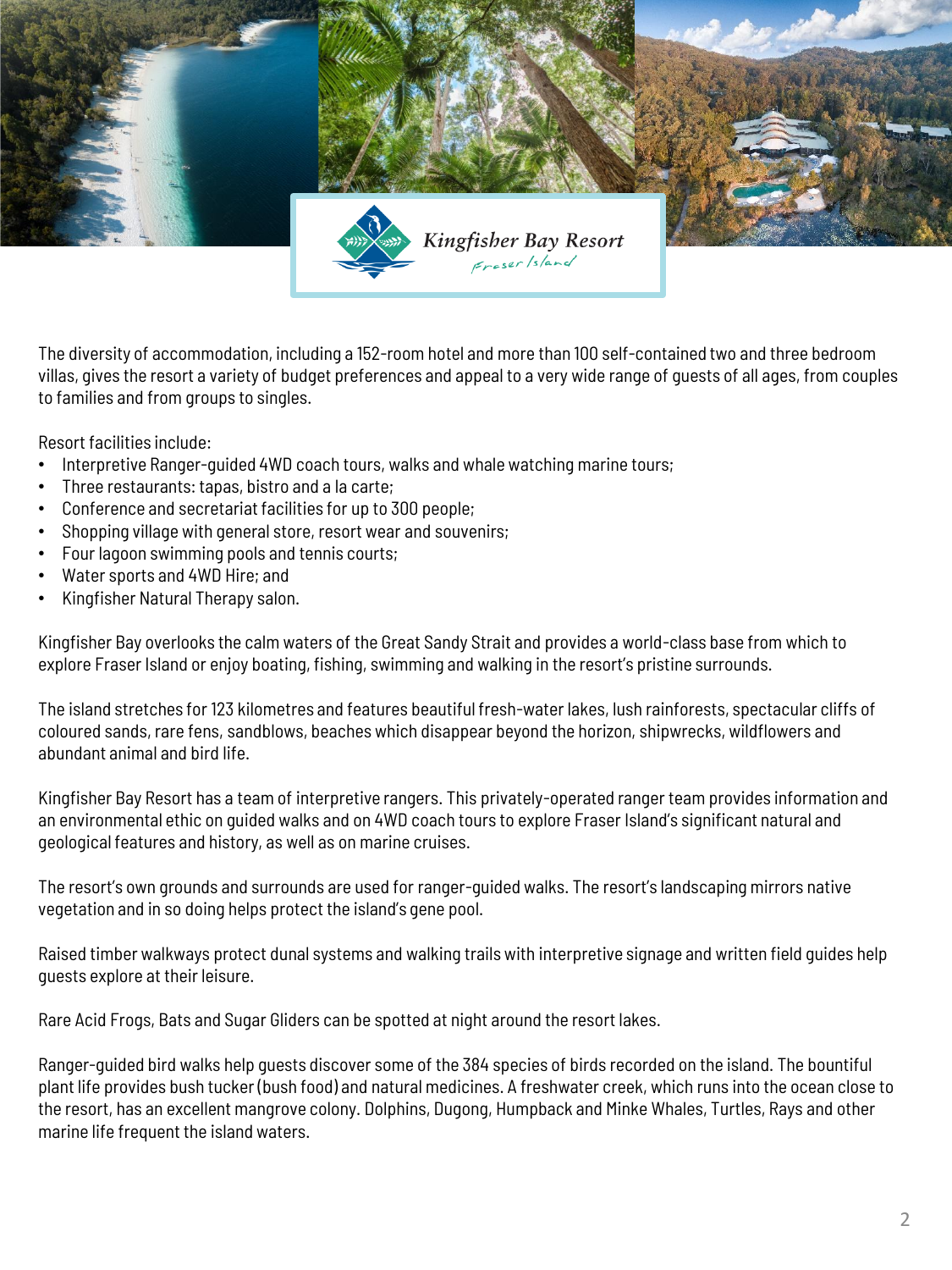

Activities such as bush tucker talks and tastes, informative nature presentations, guided walks and marine and coach tours give guests a unique Australian experience and a chance to learn about the environment.

Kids have fun learning about the environment with the Junior Eco Ranger program. Morning, afternoon and evening activities include bush tucker walks, spotlighting for animals, fishing, campfires, sand sculptures and the exploration of various eco systems within the resort surrounds.

### **Environmental Value Of Kingfisher Bay Resort:**

Kingfisher Bay Resort lies within the World Heritage area of Fraser Island, which obtained World Heritage listing in 1992.

Stretching for 123 kilometres along the south-eastern coast of Queensland, Fraser Island (184,000 hectares) is the largest sand island in the world, and was inscribed on the World Heritage List in recognition of its outstanding natural universal values as an:

- Outstanding example representing significant ongoing ecological and biological processes.
- Example of superlative natural phenomena.

### **The significant environmental values of the island are as follows:**

- It has the longest and most complete age sequence of coastal dune systems in the world and they are still evolving.
- The array of freshwater dune lakes is exceptional in terms of number, diversity and age.
- It has half of the world's perched lakes and the world's largest perched lake.
- Vegetation types grow in sand range from coastal heath to subtropical rainforests.
- Rainforests grow on sand dunes at the world's highest elevation of more than 200m.
- It has wallum heaths of particular evolutionary and ecological significance.
- 384 species of birds have been recorded.
- The dingoes are the purest strain remaining in eastern Australia.
- Frog species have adapted to survive in a difficult environment such as Acid Frogs.
- There is evidence of Indigenous occupation for at least 5,000 years.
- It contains sites of archaeological, social and spiritual significance.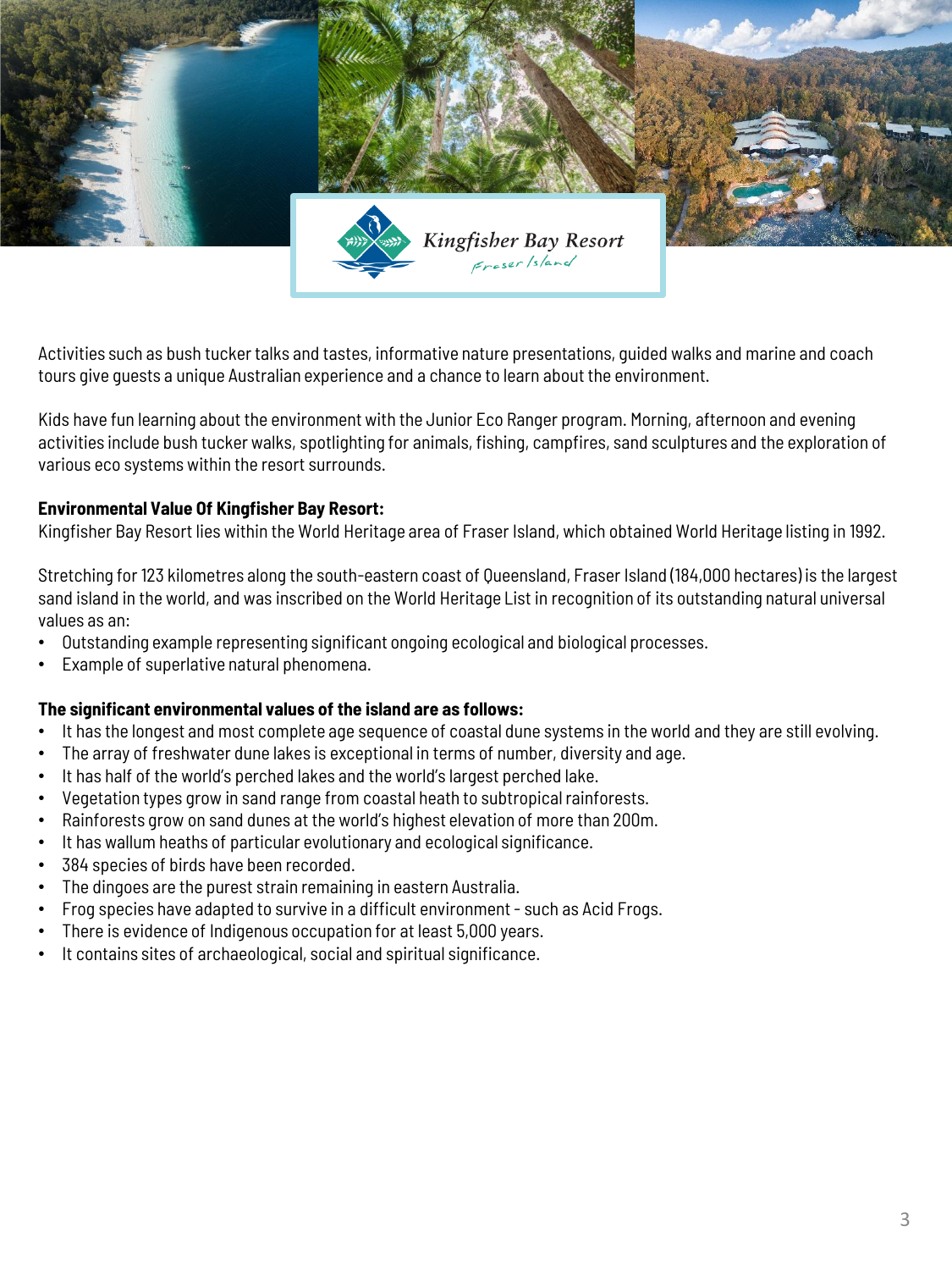

# **Wetland of International Importance:**

The resort also bounds the Great Sandy Strait, listed as internationally-significant wetlands by the Convention on Wetlands of International Importance (Ramsar Convention) and a region within the Great Sandy Biosphere Reserve.

The significant environmental values include:

- Rare patterned fens.
- Mangrove colonies.
- Sea-grass beds.
- Up to 40,000 migratory shorebirds.
- Rare, vulnerable or endangered species, including dugong, turtles, the Illidge's Ant-blue Butterfly and Eastern C as well as the opportunity to mix and make friends urlews.

### **Resort site:**

The 65-hectare resort site features wallum forest, melaleuca swamp, freshwater lakes and heath land.

#### **How operation is compatible with the site:**

Kingfisher Bay Resort's primary focus is to give guests the chance to experience this very special island and waterways from the comfort of a world-class resort, to learn about and enjoy its special features and to appreciate and care for its fragile environment without impacting on it - take only photos and leave only footprints. The special environmental values of the Kingfisher Bay Resort site and the sites visited by Kingfisher Bay Resort Ranger-guided tours on Fraser Island are one and the same. Kingfisher Bay Resort is part of the World Heritage area and is not a resort based outside a National Park that uses the park as a destination - Kingfisher Bay Resort is part of the destination.

Preservation of both Kingfisher Bay Resort 's site and the island is instrumental to the sustainability of the resort's operation and continuation of the enjoyment of its guests.

Careful planning and implementation of conservation methods ensure the resort is not detrimental to the site. The resort maintains its position at the cutting edge of environmental management through facility design, energy saving and waste-management techniques, impact-minimisation mechanisms and scientific monitoring of impacts, e.g., the water quality in the resort's lake system.

All garbage is removed from the island. Paper, glass, aluminium, tin and plastics are recycled. An on-site worm farm turns sewage sludge, waste paper and kitchen preparation scraps into compost for an herb garden that supplies the resort chefs.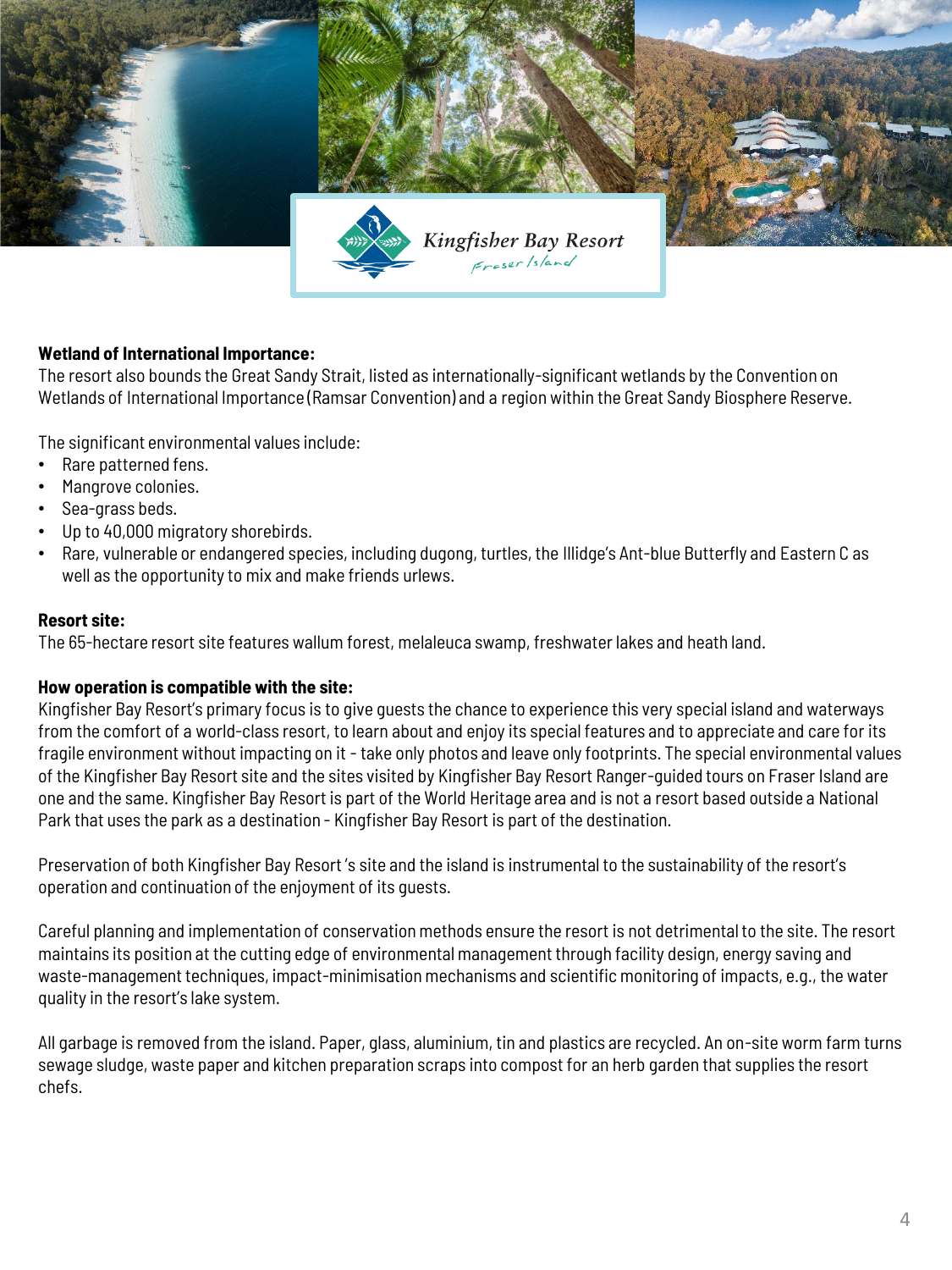

The resort was designed and built to integrate with this superb natural environment by building on piles above the ground, not to impose upon it by carving a building platform out of the sand dunes.

The distinctive Queensland-style buildings are low-impact as they are below the tree line and limited to two levels. Where possible, buildings are designed and built around major trees.

The resort melds with its natural bush surrounds and the Queensland-style wooden buildings with open verandahs have curved tin roofs to complement the rolling sand dunes. The colours - greens, burgundy and golden browns - are those of the surrounding vegetation. The main swimming pool was modelled on one of Fraser Island's most beautiful spots, Lake McKenzie.

Hotel guests are encouraged to walk rather than drive around the property. The landscape is protected by features such as raised boardwalks, and properly-graded walking trails that have interpretive signs describing environmental features.

Only plant species endemic to Fraser Island are used in landscaping. During construction major plants were moved and held in the resort nursery where cuttings and seeds were raised from existing species. More than 150,000 plants were raised in the resort's nursery and with the help of the Forestry Department. These were placed on the resort site when construction was completed.

The resort site has about 160 varieties of plants. Examples of these are planted in the nursery area that provides ongoing landscaping needs and also acts as a plant interpretive centre creating an ongoing educational addition to the resort's other nature activities.

Indigenous sites on the resort include middens and scarred trees and these form part of cultural-heritage, guided walks where guests are told about flora providing bush tucker and medicines, used by Indigenous people.

Nature-based activities have been developed around the resort and the island's natural and cultural features.

**Activity-based recreation** also has low environmental impact and includes: bush walking, swimming, canoeing and beach volleyball.

There is a range of daily 4WD off-road coach tours to places of significant interest on the island.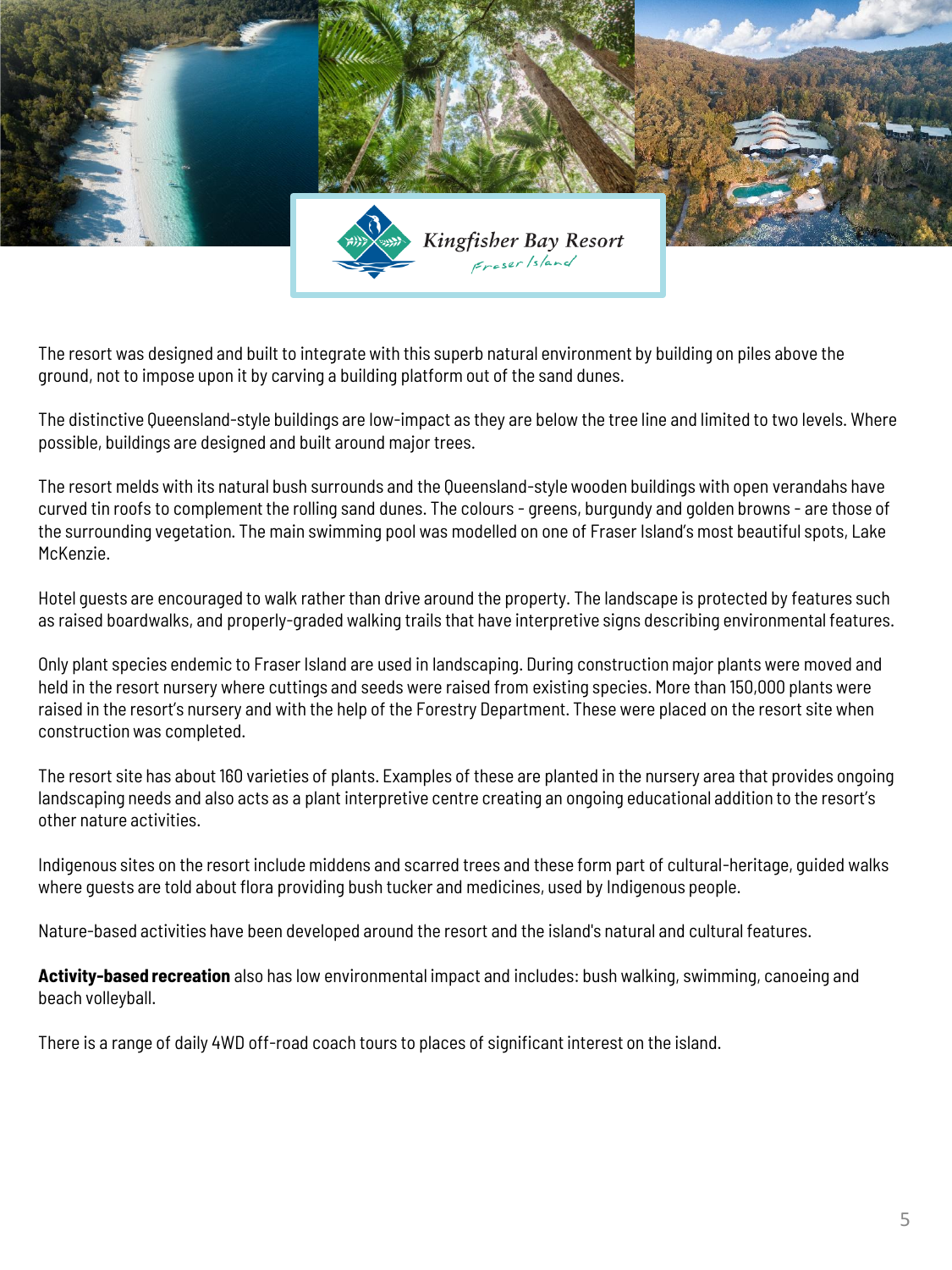

By putting people in a comfortable air-conditioned coach with an interpretive ranger Kingfisher Bay Resort is minimising impact on the environment as well as delivering interpretive components to the tours.

For example, 28 people on a bus could save 14 independent vehicles moving about the island. Rubbish, pollution and erosion are contained.

Kingfisher Bay Resort's operation and activities were endorsed as compatible with the resort site and Fraser Island when Kingfisher Bay Resort achieved eight advanced level accreditations for the resort and its ecotours under the National Ecotourism Accreditation Program.

They are for:

- Kingfisher Bay Resort hotel and villas.
- Full-day ranger-guided, 4WD coach tours of Fraser Island.
- Sea Explorer Marine Tours.
- Ranger-guided walks and talks.
- Education and school group programs.

# **Environmental Protection:**

- Promote environmental protection actions and behaviour through educational and interpretive activities with rangers.
- Contribute directly to the care and protection of sites visited by working with Department of Environment and Heritage to:
	- Minimise impact on sensitive areas, e.g. rotational system for walking tracks.
	- Monitor conditions of roads, tracks and sites used on Fraser Island.
	- Support environmental initiatives, such as promoting to guests and the media the banning of the use of water-soluble sunscreen on Fraser Island.
	- Remove rubbish and collect that of others while on Fraser Island tours.
	- Minimise or avoid the use of any substances or products likely to damage the air, water, earth, flora and fauna, or detrimentally affect the values of Fraser Island.
	- Minimise impact of operations on places visited and routes to those places by, for instance, matching bus with group size to minimise the size of 4WD vehicles; maintaining buses and using good driving practice to avoid pollution and erosion.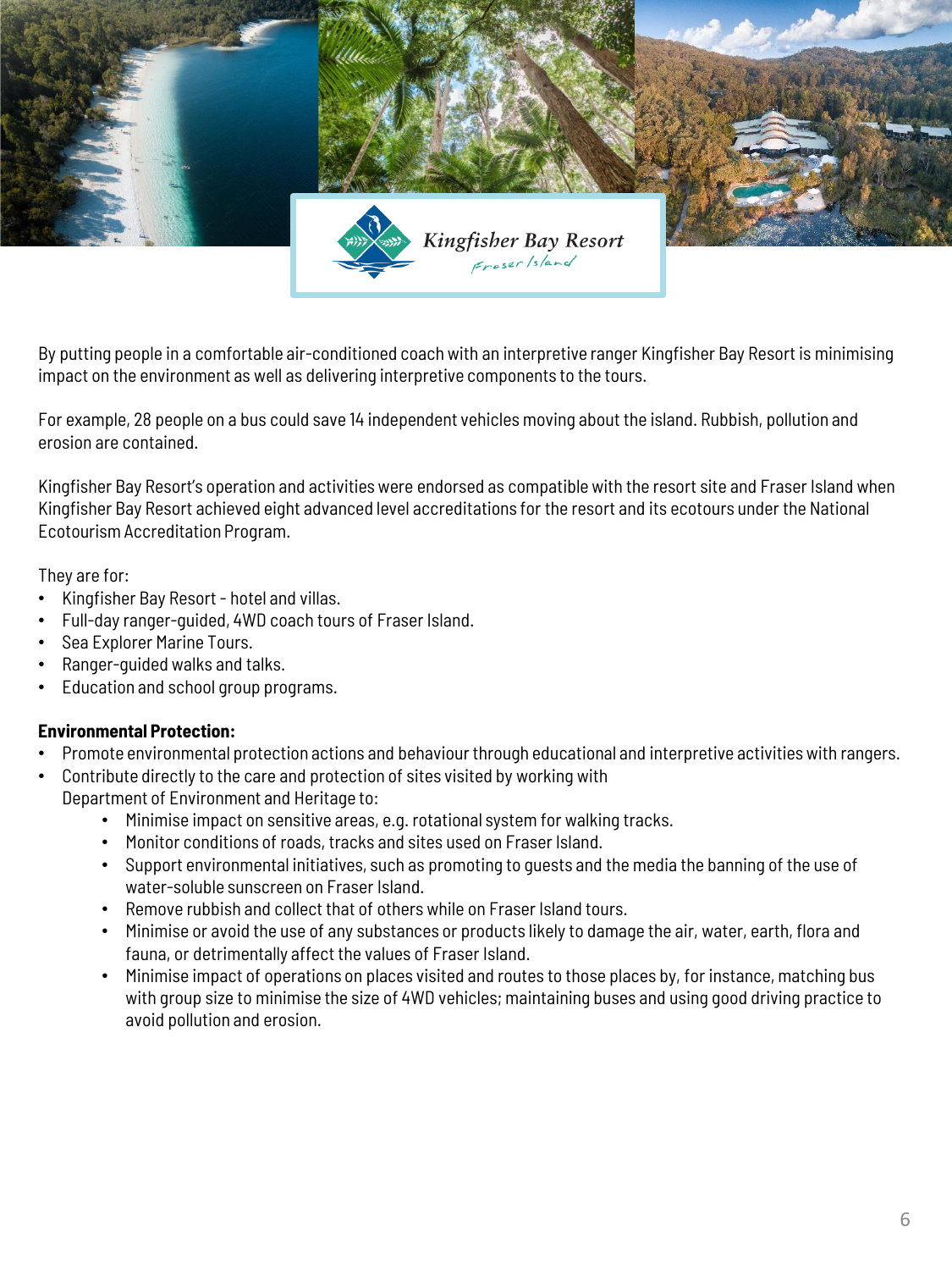

# **Biological Conservation:**

- Promote activities and actions to maintain biological diversity of the resort and the island.
- Carry out regular research to monitor, record and identify the numbers of frogs, birds and small mammals near the waterways.
- Control the growth of non-indigenous plants to protect the Fraser Island gene pool.
- Preserve natural settings within the resort site by confining guests to walking tracks, board walks and designated use areas.
- Manage fire risk to protect flora and fauna and people's lives by financially supporting the Kingfisher Bay Resort Rural Fire Brigade unit.

### **Maintenance of Water Quality and Water Conservation:**

- Maintain the quality of water within the resort's lakes and waterways by regular monitoring to ensure they remain free of pollutants and non-indigenous plant species.
- Maintain the quality of potable water delivered from ground water bores for human use.
- Isolate all possible pollutant sources to minimise the risk of contaminating the water table, creeks, lakes and the sea.
- Promote water conservation through strategies such as watering only new plantings and laundering guests' towels on request instead of automatically on a daily basis – conservation credit scheme and rewarding them for this.

### **Energy Conservation:**

- Use environmentally-responsible energy sources and minimise energy use by employing energy-efficient products and procedures.
- Incorporate building design, low-energy bulbs and room-key-shutoff systems in an energy- efficient program.

### **Minimisation and Treatment of Liquid and Solid Waste:**

- Dispose of all waste through safe and responsible methods. Separate and recycle paper, glass, aluminium, tin and plastics.
- Minimise waste production through reducing resource use, environmentally responsible purchasing, recycling, reusing materials and, for example, resort bathrooms have refillable soap and shampoo dispensers, which eliminate amenities packaging.
- Enhance management of sewage by an on-site worm farm that turns sewage sludge, waste paper and kitchen preparation scraps into compost for the kitchen herb gardens.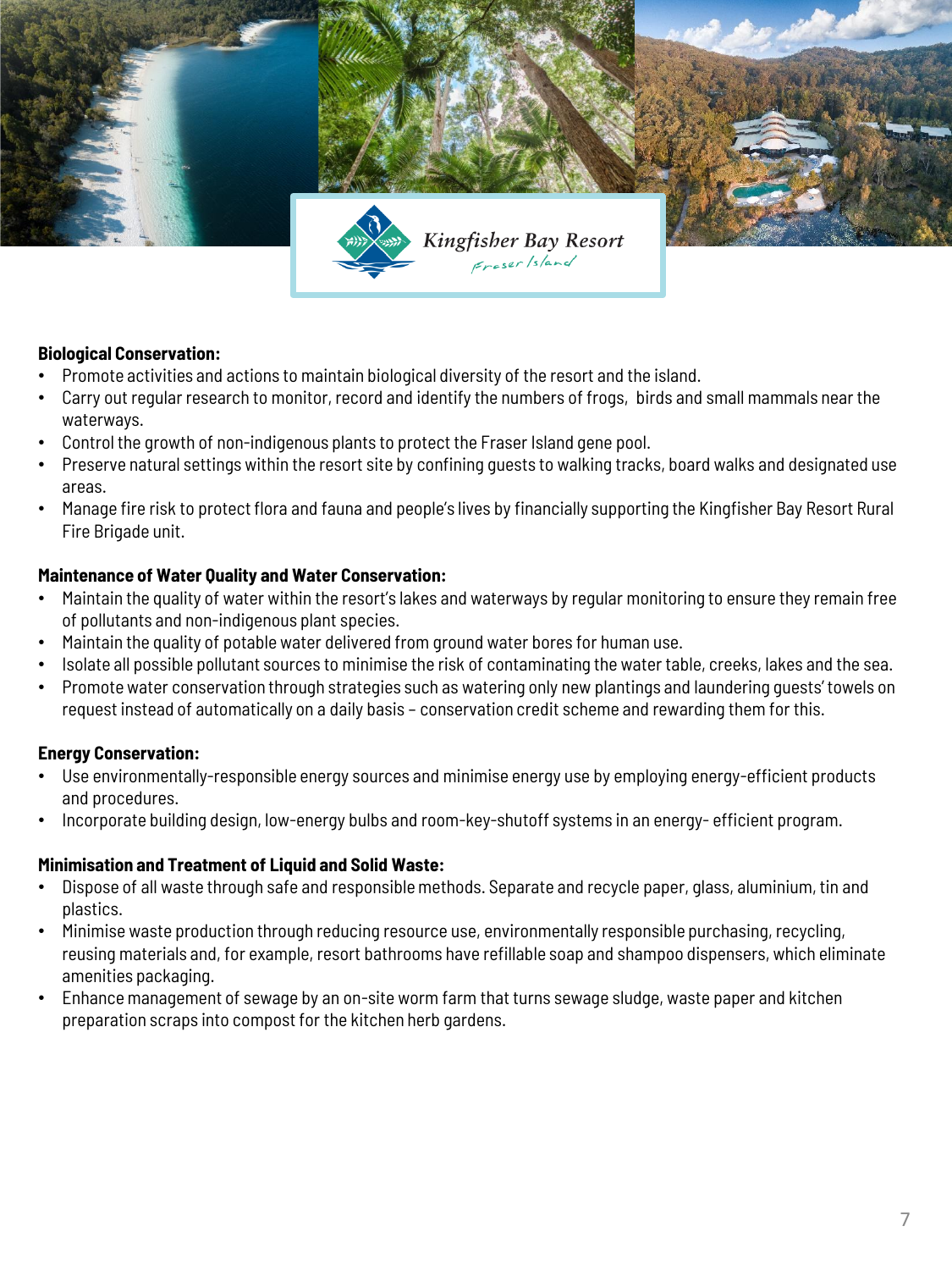

# **INTERPRETATION:**

Environmental Education

- Provide an enjoyable and educational nature-based experience for guests.
- Advise guests of appropriate environmental-protection behaviour on arrival at the resort and on tour, with educational information, i.e. how dingoes should be treated.
- Provide factual, updated island information as the basis for interpretive programs.
- Continually improve the quality of interpretation provided by staff through education programs and by using visiting lecturers and staff training.

The environmental message to preserve the island and its special flora and fauna is imparted to guests through:

- Staff knowledge orientation for all staff encompasses Kingfisher Bay Resort's environmental features as well as a general knowledge of the flora and fauna around the resort.
- An environmental message to care for Fraser Island given to guests on arrival.
- Ranger education during walks, tours, evening lectures and slide shows.
- In-house television messages on environmental education regarding Fraser Island.
- Information displays, e.g. on the flora and fauna in season and being 'Dingo Smart'.
- K'gari World Heritage Discovery Centre.

The interpretive activities conducted by the resort rangers aim to educate in an entertaining fashion and promote an environmental ethic through:

- Free guided walks covering a wide variety of subjects such as bird watching, bush tucker, mangroves, marine environment and flora and fauna of Fraser Island.
- Guided 4WD coach tours to explore Fraser Island with the interpretation of its natural and cultural values.
- Sea Explorer Cruises to search for marine life, including dolphin, dugong, turtles and the migrating humpback whales (August-October).
- Junior Eco Ranger programs teach children the need to care for the environment. Activities include: spotlighting for Bats, Sugar Gliders, and Frogs; learning about mangrove colonies and intertidal zones; playing environmentallythemed games; leaf identification.
- Environmental education programs for students and education groups, which provide the opportunity to learn about the ecological and biological aspects of Fraser Island.
- Specific environmentally-related programs covering a broad range of natural and cultural heritage topics hosted by specialist guest presenters, e.g. tours to discover native bush foods and medicines or to study mangrove colonies.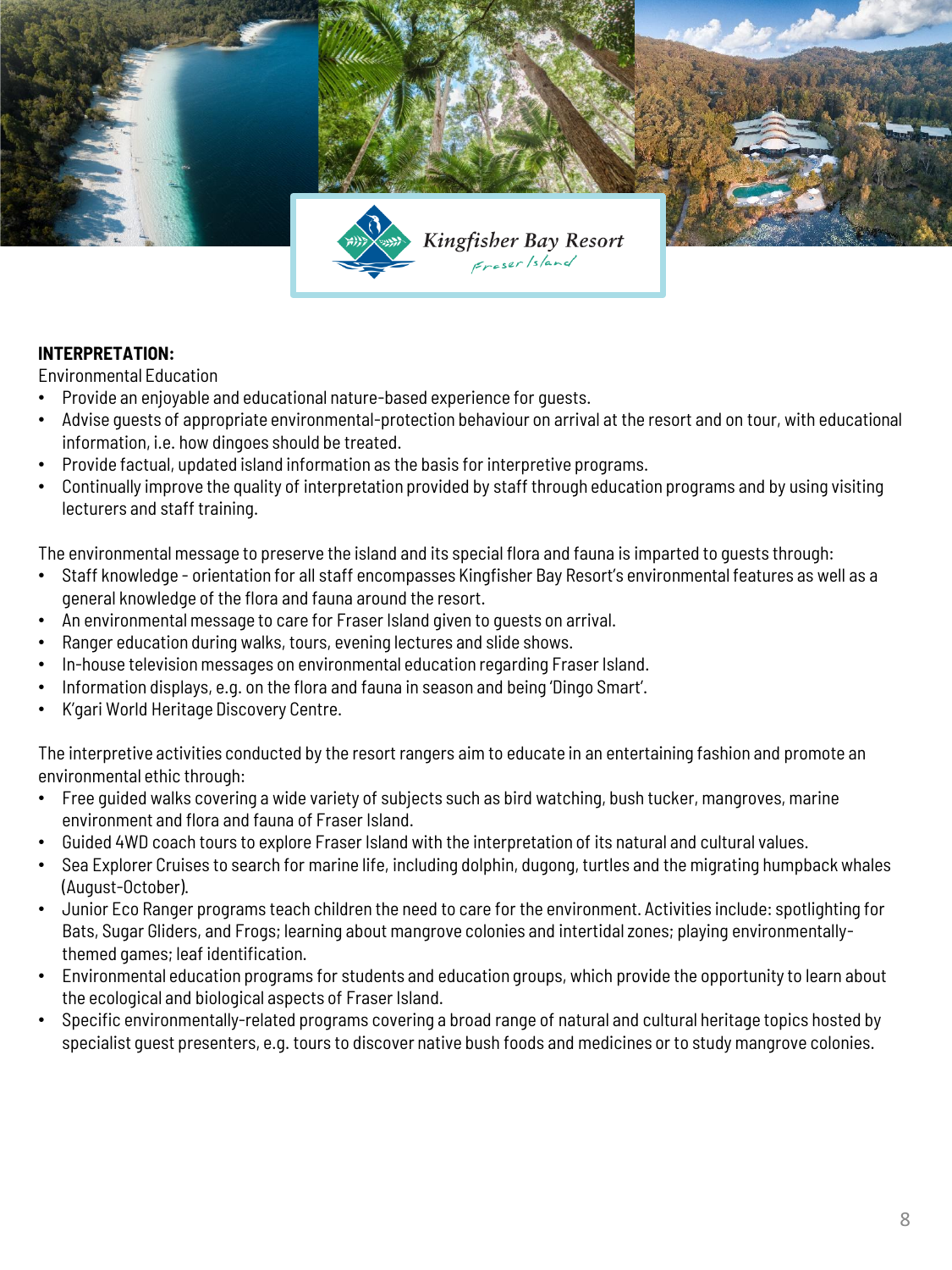

# **INTERPRETATION:**

Environmental Education

- Provide an enjoyable and educational nature-based experience for guests.
- Advise guests of appropriate environmental-protection behaviour on arrival at the resort and on tour, with educational information, i.e. how dingoes should be treated.
- Provide factual, updated island information as the basis for interpretive programs.
- Continually improve the quality of interpretation provided by staff through education programs and by using visiting lecturers.

The environmental message to preserve the island and its special flora and fauna is imparted to guests through:

- Staff knowledge orientation for all staff encompasses Kingfisher Bay Resort's environmental features as well as a general knowledge of the flora and fauna around the resort.
- An environmental message to care for Fraser Island given to guests on arrival.
- Ranger education during walks, tours, evening lectures and slide shows.
- In-house television messages on environmental education regarding Fraser Island.
- Production of a series of nature notes and a comprehensive, commercial CD ROM on the flora, fauna, geological aspects and natural and cultural history of Fraser Island.
- Publication of a bird watching field guide of Fraser Island for guests' information.
- Environmental messages and information sheets placed in every room.
- Information displays, e.g. on the flora and fauna in season and being 'Dingo Smart'.

The interpretive activities conducted by the resort rangers aim to educate in an entertaining fashion and promote an environmental ethic through:

- Free guided walks covering a wide variety of subjects such as bird watching, bush tucker, mangroves, Indigenous culture, marine environment and flora and fauna of Fraser Island.
- Guided 4WD coach tours to explore Fraser Island with the interpretation of its natural and cultural values.
- Cruises to search for marine life, including dolphin, dugong, turtles and the migrating humpback whales from August to October.
- Junior Eco Ranger programs teach children the need to care for the environment. Activities include: spotlighting for Bats, Sugar Gliders, and Frogs; learning about mangrove colonies and intertidal zones; playing environmentallythemed games; leaf identification; campfire songs and the telling of Indigenous legends.
- Environmental education programs for students and study groups, which provide the opportunity to learn about the ecological and biological aspects of Fraser Island.
- Specific environmentally-related programs covering a broad range of natural and cultural heritage topics hosted by specialist guest presenters, e.g., tours to discover native bush foods and medicines or to study mangrove colonies.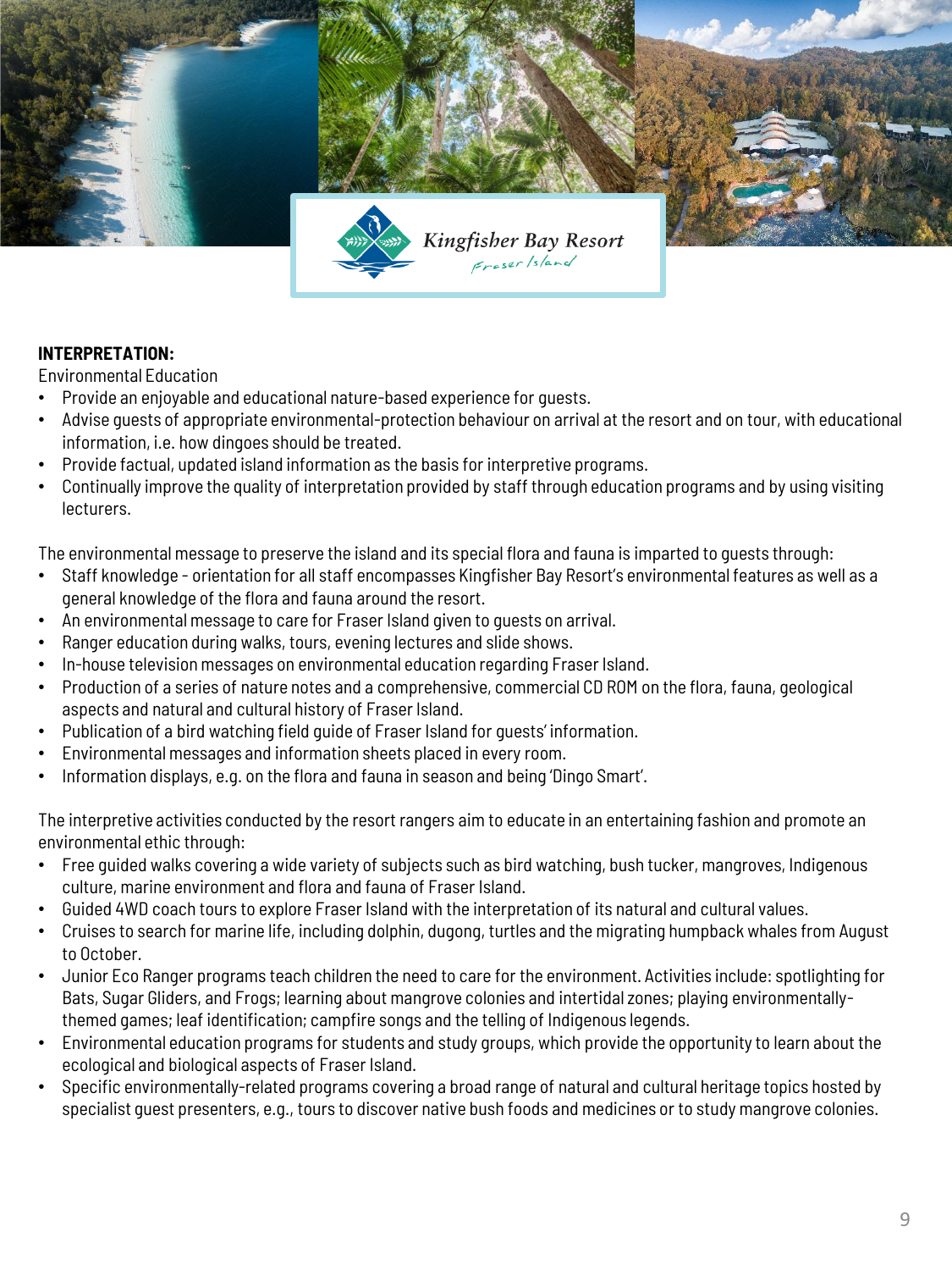

# **RESEARCH:**

Kingfisher Bay Resort understand the preservation of both the Kingfisher Bay site and Fraser Island as instrumental to the sustainability of the resort's operation and continuation of the enjoyment of its guests. Kingfisher Bay Resort monitors and minimises any impacts of its activities by sponsoring research of Fraser Island and the natural environment of the resort.

To benefit from the continued conservation of Fraser Island, Kingfisher Bay Resort's interpretive ecotourism practices and environmental research in general, Kingfisher Bay Resort formed a collaborative partnership with the University of the Sunshine Coast (USC) to establish a Fraser Island Research and Education Centre.

This has been recognised as an outstanding example of collaborative research by the Organisation for Economic Cooperation and Development (OECD) in a Peer Review Report which engaged twelve regions across ten OECD countries in 2005. The report was published in 2006.

"As a result of this initiative, the research capacity at University of the Sunshine Coast has been greatly enhanced and the eco-tourism offerings through Kingfisher Bay Resort have been strengthened," the OECD Peer Review Report said.

"The significant level of private sector support for this facility from the Kingfisher Bay Resort, as well as the interaction between the university and the Resort in identification of relevant research and education projects, makes this facility a model of collaboration," the OECD report said.

Kingfisher Bay Resort has dedicated buildings to the research centre, including a lecture hall, which caters for up to 40 students, laboratory, refrigerator and freezer rooms, office and library catering for 4 researchers.

Kingfisher Bay Resort also sponsors researchers and graduate students with free accommodation, transport and ranger support, both in the field and with experiments.

The research into Fraser Island examines flora and fauna species and wetlands, impacts of tourism and environmental interpretation and sustainable tourism at Kingfisher Bay Resort. The results of research are made available to organisations and agencies such as the Environmental Protection Authority. Queensland Parks and Wildlife Service rangers on the island are also included in the research process and informed of findings.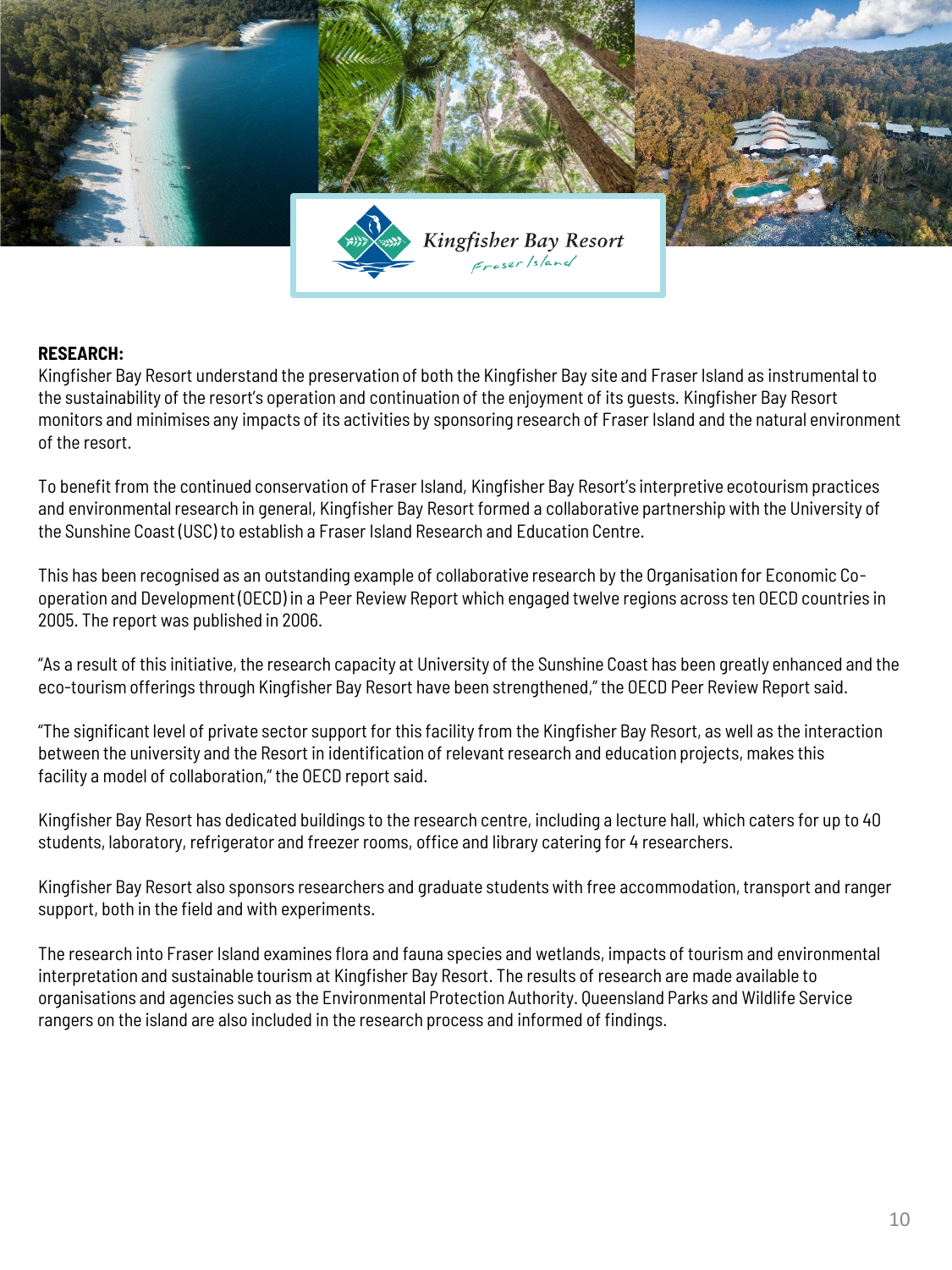

"As far as I am aware, this is the first time a private company has supported the development of a university research station in Australia. Whilst this is a model readily accepted overseas, the business community in Australia does not readily recognise the need to improve the quality of Australian education and innovation. The ongoing support of Kingfisher Bay Resort for researchers and their studies is also unique.

Kingfisher Bay Resort fully understand the need for independence with University research and do not seek to influence or vet the directions or outcomes. Likewise, the University of the Sunshine Coast, being nationally recognised as an engaged university by the OECD, understand their partners needs for industry-relevant research and the need to rapidly translate research into interpretative and management outcomes."

# **- Associate Professor Ron Neller, Director Fraser Island Research and Education Facility.**

The research facility has attracted substantial interest from scientists and researchers in Germany, Finland, Asia and North America. For example researchers from Turku University in Finland have conducted ecological mapping of Fraser Island.

Kingfisher Bay Resort has also sponsored other Fraser Island research by academics from Griffith University and the University of Southern Queensland, by giving research teams ongoing support with free accommodation, meals, transport and ranger assistance for programs such as:

- A study of values for natural areas and of nature-based tourism and recreation in Queensland.
- Study of perched lakes to monitor natural and visitor impacts.
- Geomorphologic study to date dune formations and study the formation of the coloured sands and the water table.
- The first survey of the bat population of Fraser.
- Study of Fraser Island dingoes and the effects of interaction with humans.
- Fire Ecology study in managing wildlife at risk from fire in World Heritage areas.

Kingfisher Bay Resort supports an international move by the University of the Sunshine Coast to tackle global deterioration in protected areas by a global alliance of researchers via a Memorandum of Understanding linking research stations on Fraser Island, Yellowstone National Park and Kruger National Park, relevant Environmental Protection Authorities and ecotourism partners.